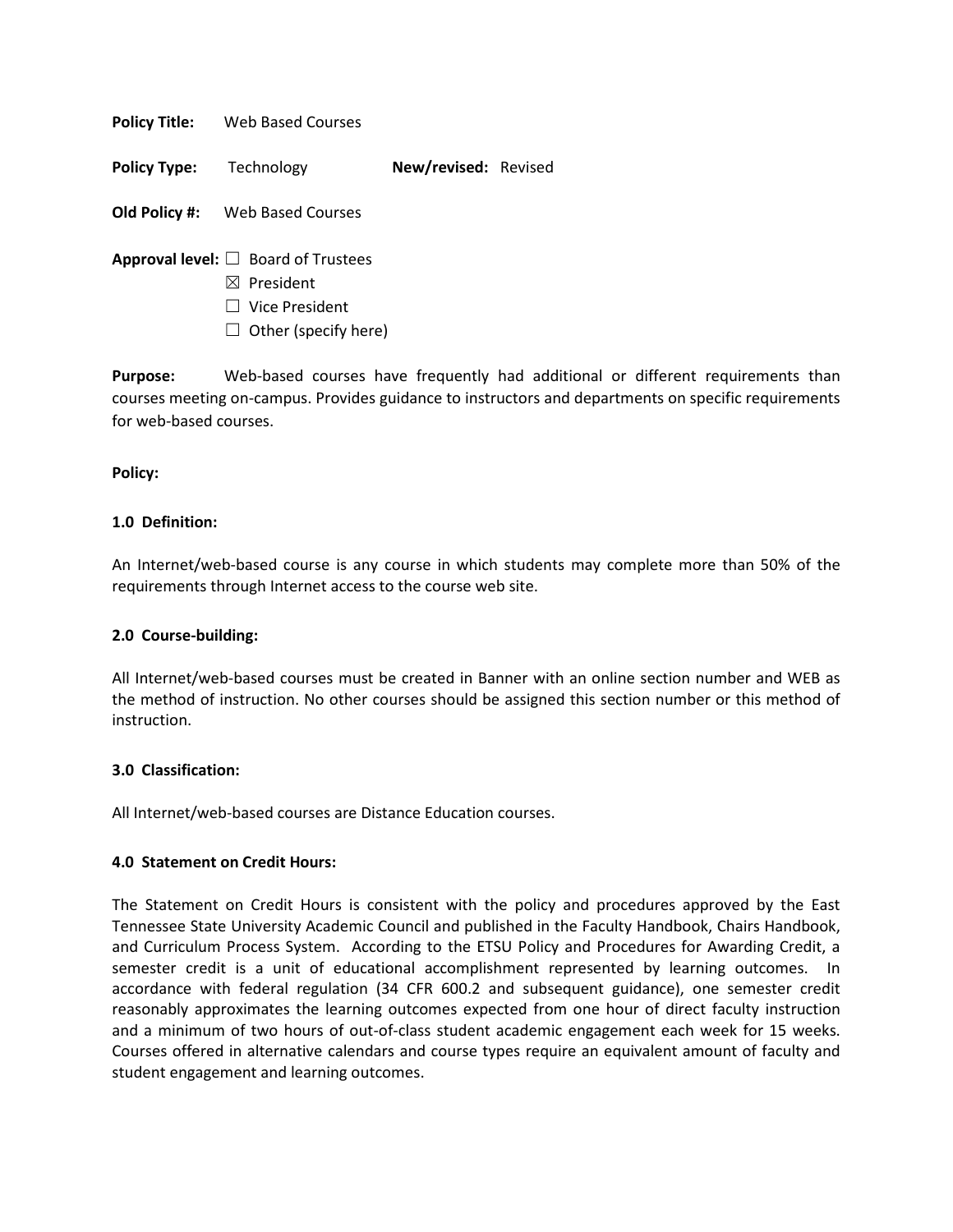Therefore, the definition of contact hours in asynchronous learning environments at ETSU is consistent with the ETSU Policy and Procedures for Awarding Credit. In accordance with that policy the following institutionally established criteria reflect professional standards and include some or all of the following:

- a. The course syllabus should clearly document that the course covers the same amount of material or course content that would normally be expected if the class were a traditional campus-based course. Clear documentation includes the course objectives covered, the course topics covered, and the stated expectations for readings, projects, and other assignments as well as the stated learning outcomes. It is the responsibility of departmental faculty teaching in an asynchronous environment to determine if the course content delivered in an asynchronous environment is of sufficient scope and rigor to ensure the amount of material delivered is comparable to the same campusbased course.
- b. During the planning and development of an asynchronous learning environment, faculty should estimate the time a typical student will take interacting with the course content. This should be equivalent to the number of out-of-class engagement normally expected in a campus-based course, and should be documented in the course syllabus.
- c. Faculty are encouraged to determine class attendance by the evaluation of student participation in scheduled online discussions, required interaction with the faculty as well as other classmates, and the timely submission of class assignments rather than simply by the number of logins provided in the statistics measured by the course management system.
- d. Discipline-specific best practices
- e. Purpose and goals of the course
- f. Intellectual/learning outcomes
- g. Content and topics
- h. Assessment methods
- i. Class level: lower or upper division undergraduate, undergraduate/graduate combine, graduate (master and/or doctoral).
- j. Course type: lecture, lab, clinical, studio, study abroad, internship, field placement, independent study, thesis, or dissertation
- k. Course delivery method: synchronous, asynchronous, or combined
- l. Articulation and transferability of credit to other institutions

# **5.0 Statement on Equivalence:**

Courses taught in the web-based format must be equivalent to the same courses taught in the traditional format.

- a. Courses developed specifically for web-based delivery must be approved through the curriculum process in the same way as new traditional courses.
- b. The processes and procedures for offering web-based courses are the same as all other ETSU courses.
- c. Departments offering courses in web-based format should be prepared to document that the courses have student-learning outcomes that are equivalent to those for courses taught in the traditional format.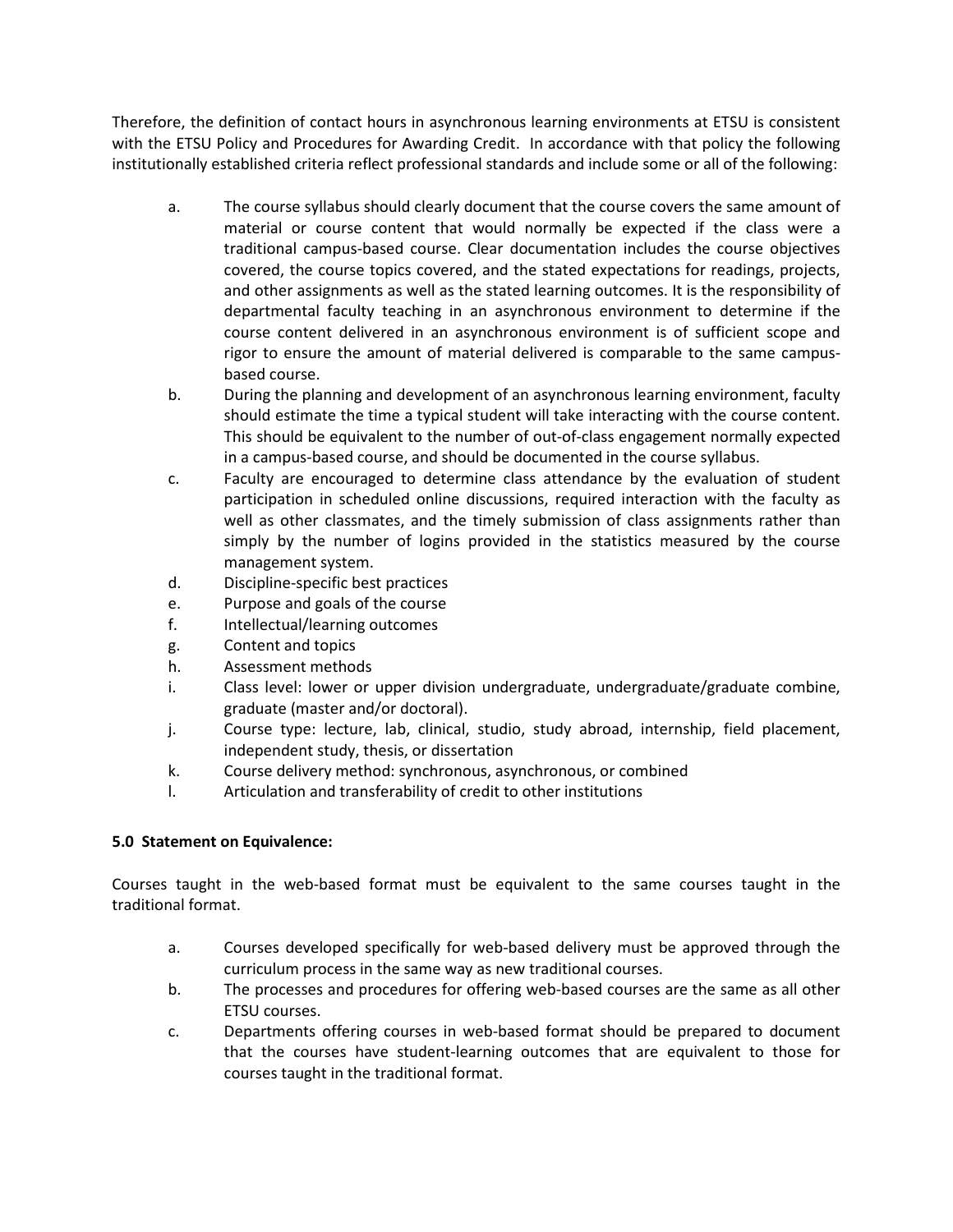# **6.0 Statement on Copyright:**

Faculty teaching web-based courses are expected to be familiar with and abide by all applicable or relevant copyright laws. Information about copyright laws can be found on the [Sherrod Library Digital](http://libguides.etsu.edu/copyright)  [Copyright site.](http://libguides.etsu.edu/copyright)

### **7.0 Standard Components for Web-based Courses:**

[The Memorandum of Understanding \(MOU\) for Synchronous and Asynchronous online courses](http://www.etsu.edu/onlinehelp/course_development/mou.php) lists the specific components that are required in any web-based course. Faculty members and departments may offer online courses without completing the MOU. The developing faculty member should contact information Technology Services (ITS) to request an evaluation of the course based on the required components listed in the MOU.

### **8.0 Continued Review:**

Approved courses will be reviewed on a three year cycle. Faculty may work out a re-development plan with ITS and receive additional compensation as part of the re-development /re-approval process. Faculty should contact the department before beginning re-development to determine if the course is eligible.

### **9.0 Policy on Faculty Training:**

All faculty developing and teaching Internet courses must demonstrate competence in the use of the technology for instruction and course development. It is the responsibility of Information Technology Services to ensure and document this competence prior to the offering of the Internet course.

- a. Supported Software: ITS will specify a limited list of software to be used in developing and offering Internet courses that will be supported fully by ITS personnel. Any exceptions will be made by ITS on a case-by-case basis, based on their best judgment on what can be adequately supported. The decision on what software to use, or to change software, will be made by ITS in consultation with faculty users and technical consultants. If a decision is taken to change the software to be supported and faculty must migrate to a new format, faculty will be notified well in advance and assisted in making the transition.
- b. Workshops and Training: ITS will provide workshops and training for faculty on the software applications adopted for Internet course creation, and pedagogical and managerial aspects of Internet instruction.

### **10.0 Student Lab Support:**

All open student computer labs will be configured and managed to support student access to the content of Internet courses developed by ETSU faculty.

#### **11.0 Evaluation of Internet Courses:**